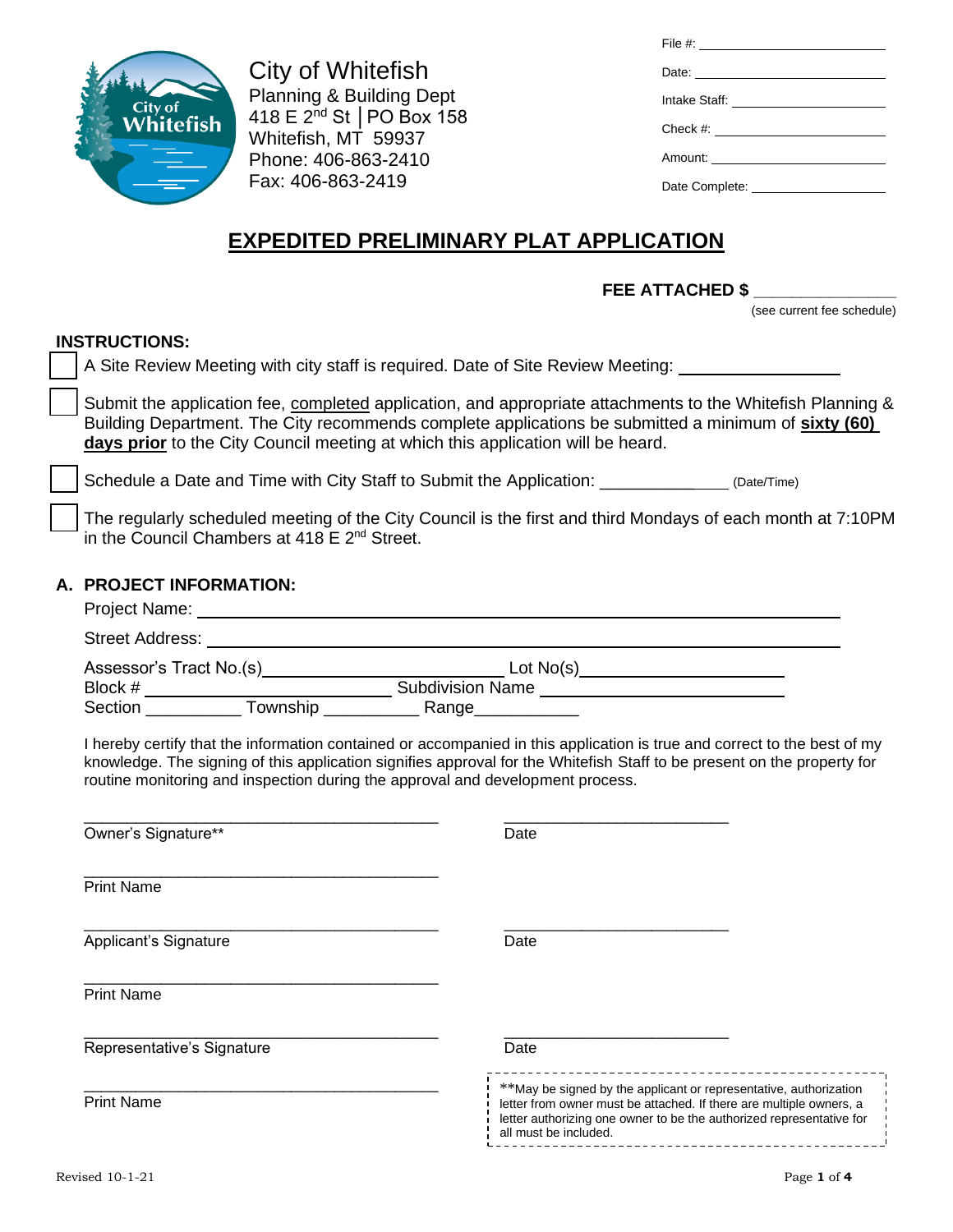#### **B. APPLICATION CONTENTS:**

All applicable items required by *Appendix B: Preliminary Plat Submittal Requirements* of the Whitefish Subdivision Regulations must be submitted to the Whitefish Planning & Building Department with the application for preliminary plat, including the following:

#### **Attached ALL ITEMS MUST BE INCLUDED - INCOMPLETE APPLICATIONS WILL NOT BE ACCEPTED**

| One (1) printed copy and one (1) electronic copy of the Preliminary Plat Application and<br>supplemental information<br><b>Preliminary Plat</b>                                                                                                                                                                    |
|--------------------------------------------------------------------------------------------------------------------------------------------------------------------------------------------------------------------------------------------------------------------------------------------------------------------|
| Deed and Encumbrance Report (aka "title report"), no more than 90 days old                                                                                                                                                                                                                                         |
| Applicable items from Appendix B of the Whitefish Subdivision Regulations<br>(can be found at: www.cityofwhitefish.org)<br>Will this project provide affordable housing: $\Box$ Yes $\Box$ No<br>If yes, complete a Housing Mitigation Plan<br>Additional information requested during the pre-application process |
| Documentation the subdivision is eligible for an expedited preliminary plat (§12-3-3A)                                                                                                                                                                                                                             |
| Fair Market Land Value (state of Montana Department of Revenue for the most current year)                                                                                                                                                                                                                          |
| Recommendation from the Parks Board – unless exempt $\S12-410(C)$                                                                                                                                                                                                                                                  |
| \$100 deposit for sign to be posted on site during the duration of the public process (submit a<br>separate check, which will be returned to you after you return the sign to the Planning Office)                                                                                                                 |

When all application materials are submitted to the Planning & Building Department, and the staff finds the application is complete, the staff will schedule the subdivision for a public hearing before the City Council. The Council must act within 35 working days once an application is determined to be complete pursuant to §12-3-4 of the Subdivision Regulations.

I understand I am responsible for maintaining the public notice sign on the subject property during the entire public process. I understand I will forfeit my \$100.00 deposit, if I do not return the public notice sign to the Planning & Building Department in good condition after the public review.

\_\_\_\_\_\_\_\_\_\_\_\_\_\_\_\_\_\_\_\_\_\_\_\_\_\_\_\_\_\_\_\_\_\_\_\_\_\_\_\_\_\_\_\_\_\_\_\_\_\_\_\_\_ \_\_\_\_\_\_\_\_\_\_\_\_\_\_\_\_\_\_\_\_\_\_\_\_\_

Applicant Signature Date Date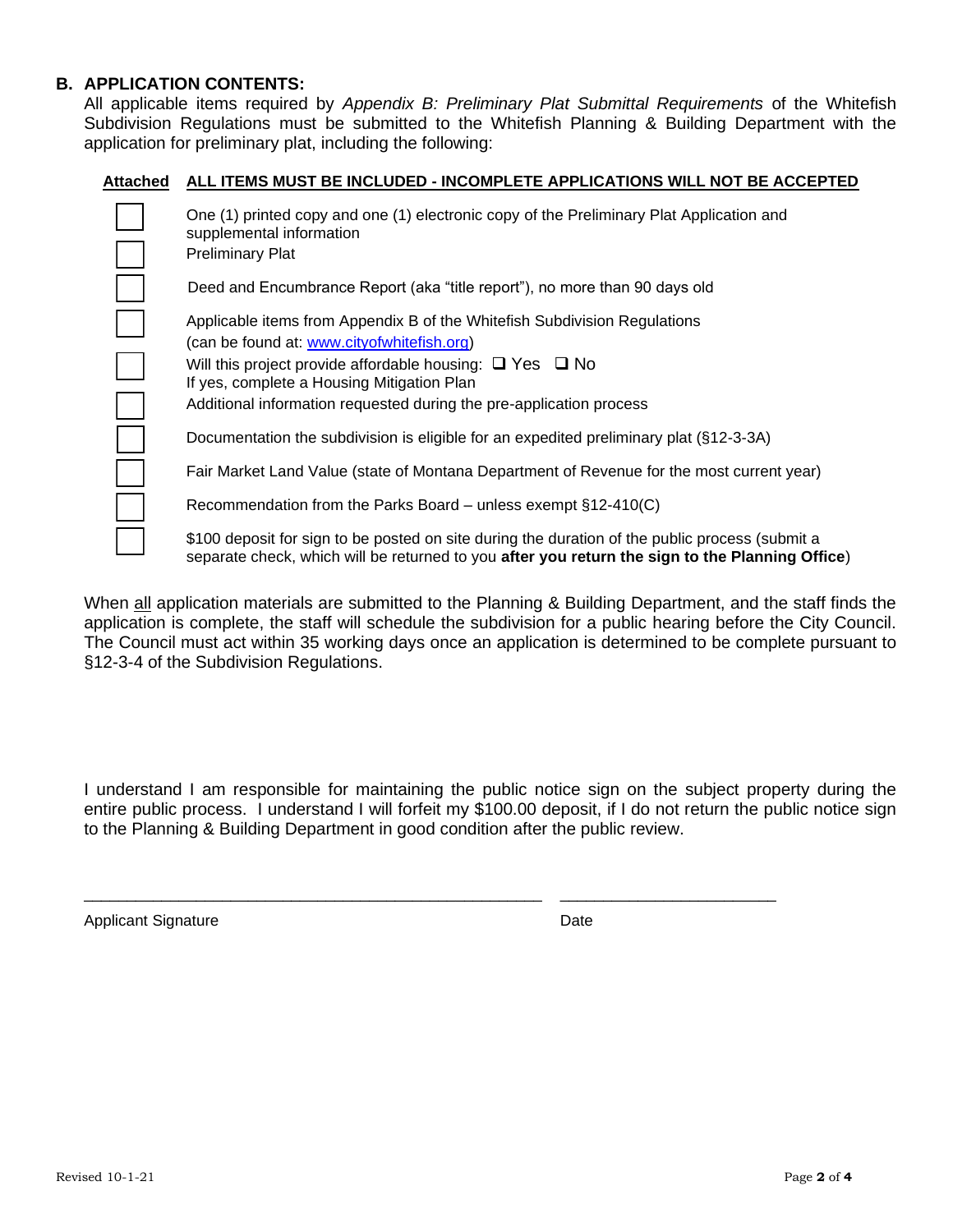## **C. OWNER/APPLICANT INFORMATION**

|                                 |                                                       | Phone: ____________________                                                                                                                                                                                                                                                                                          |
|---------------------------------|-------------------------------------------------------|----------------------------------------------------------------------------------------------------------------------------------------------------------------------------------------------------------------------------------------------------------------------------------------------------------------------|
|                                 |                                                       |                                                                                                                                                                                                                                                                                                                      |
|                                 |                                                       | City, State, Zip: 2008. All Contracts City, State, 2008. All Contracts City, State, 2008.                                                                                                                                                                                                                            |
|                                 |                                                       |                                                                                                                                                                                                                                                                                                                      |
|                                 |                                                       |                                                                                                                                                                                                                                                                                                                      |
|                                 | APPLICANT (if different than above):                  |                                                                                                                                                                                                                                                                                                                      |
|                                 |                                                       |                                                                                                                                                                                                                                                                                                                      |
|                                 |                                                       |                                                                                                                                                                                                                                                                                                                      |
|                                 |                                                       |                                                                                                                                                                                                                                                                                                                      |
|                                 |                                                       |                                                                                                                                                                                                                                                                                                                      |
|                                 | OTHER TECHNICAL/PROFESSIONAL:                         |                                                                                                                                                                                                                                                                                                                      |
|                                 |                                                       |                                                                                                                                                                                                                                                                                                                      |
|                                 |                                                       |                                                                                                                                                                                                                                                                                                                      |
|                                 |                                                       |                                                                                                                                                                                                                                                                                                                      |
|                                 |                                                       |                                                                                                                                                                                                                                                                                                                      |
|                                 | <b>D. GENERAL DESCRIPTION OF SUBDIVISION:</b>         |                                                                                                                                                                                                                                                                                                                      |
| <b>Initial Preliminary Plat</b> | Amendment to an Approved Preliminary Plat             | condition you are requesting to be changed and why the condition is no longer valid or warranted)                                                                                                                                                                                                                    |
|                                 |                                                       |                                                                                                                                                                                                                                                                                                                      |
|                                 |                                                       |                                                                                                                                                                                                                                                                                                                      |
|                                 |                                                       |                                                                                                                                                                                                                                                                                                                      |
|                                 |                                                       |                                                                                                                                                                                                                                                                                                                      |
| <b>LOTS AND ACREAGE:</b>        |                                                       |                                                                                                                                                                                                                                                                                                                      |
|                                 |                                                       |                                                                                                                                                                                                                                                                                                                      |
|                                 |                                                       |                                                                                                                                                                                                                                                                                                                      |
|                                 | PROPOSED USE(S) AND NUMBER OF ASSOCIATED LOTS/SPACES: | Change a Condition of Approval to an Approved Preliminary Plat (attach a narrative explaining which<br>Re-file of an Expired Preliminary Plat; date preliminary plat expired: ____________________________<br>Total Acreage in Lots: 1990 Total Acreage in Streets or Roads: 1991 Total Acreage in Streets or Roads: |
|                                 |                                                       | Single Family: _____________Townhouse: _____________________Mobile Home Park: _______________                                                                                                                                                                                                                        |
|                                 |                                                       | Duplex: ____________ Apartment: __________________ Recreational Vehicle Park: _____________<br>Commercial: ____________ Industrial: ________________ Planned Unit Development: ___________                                                                                                                           |